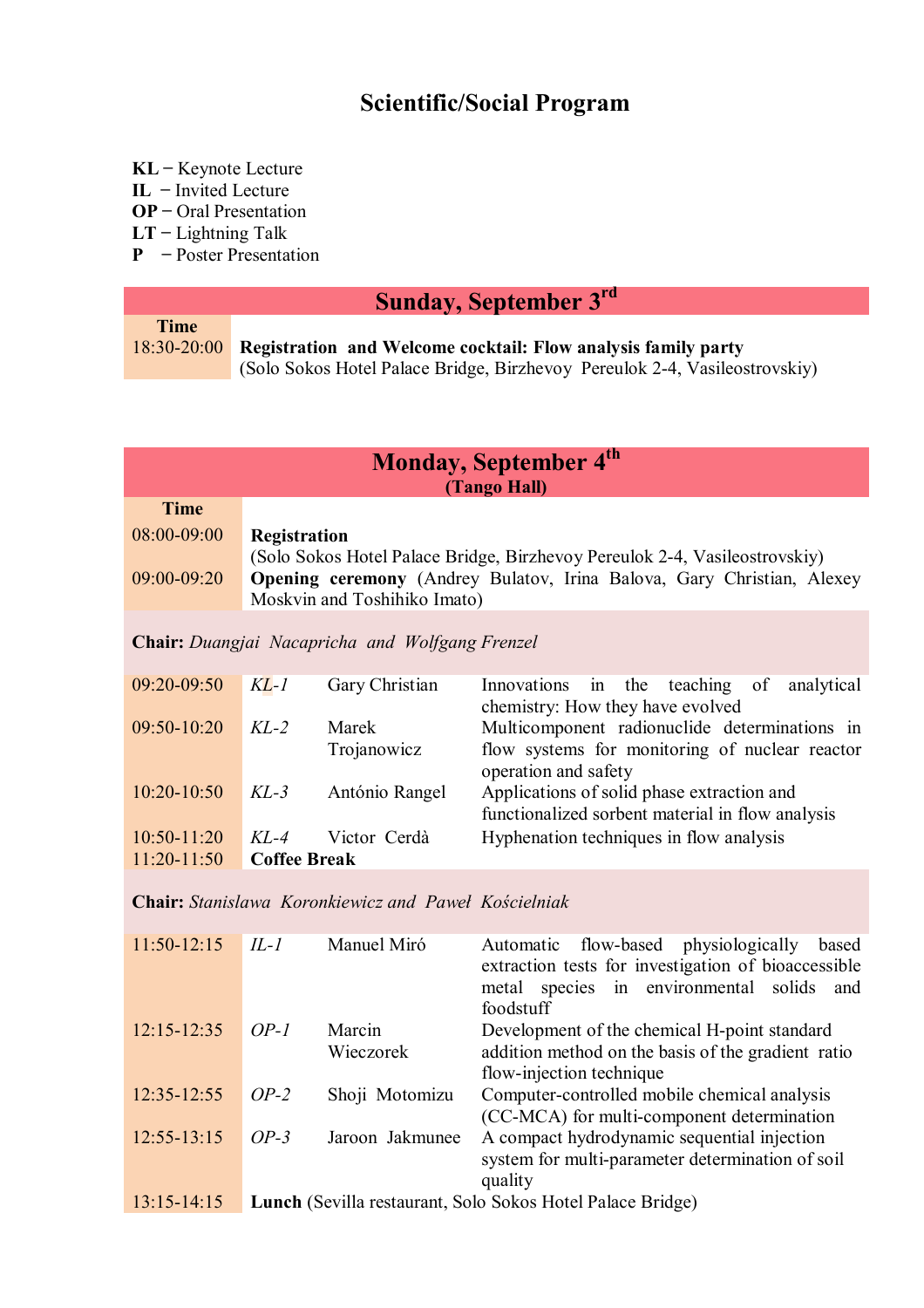| 14:15-14:35     | $OP-4$              | Gulnara Safina                                   | Measuring the rate of cellular uptake of<br>nanoparticles using surface plasmon resonance                                                                                                                   |
|-----------------|---------------------|--------------------------------------------------|-------------------------------------------------------------------------------------------------------------------------------------------------------------------------------------------------------------|
| 14:35-14:55     | $OP-5$              | Mikhail Statkus                                  | Subcritical water as an eluent for flow analysis<br>systems including solid-phase extraction                                                                                                                |
| $14:55 - 15:15$ | $OP-6$              | Purim Jarujamrus                                 | Argentometric and complexometric<br>titrations<br>using thread-based analytical devices                                                                                                                     |
| $15:15-15:35$   | $OP-7$              | Kazuaki Ito                                      | Simultaneous determination of inorganic nitrogen<br>and phosphorous species in seawater samples                                                                                                             |
| 15:35-16:05     | <b>Coffee Break</b> |                                                  |                                                                                                                                                                                                             |
|                 |                     | Chair: Joanna Kozak and Victor Cerdà             |                                                                                                                                                                                                             |
| 16:05-16:25     | $OP-8$              | Phoonthawee<br>Saetear                           | Temperature-dependent schlieren effect in liquid<br>flow for chemical analysis                                                                                                                              |
| 16:25-16:45     | $OP-9$              | Jirayu Sitanurak                                 | Membraneless gas-separation microfluidic paper-<br>based analytical device for green and direct<br>analysis of concentrated hypochlorite in<br>commercial household products                                |
| 16:45-17:05     | $OP-10$             | Pathinan<br>Paengnakorn                          | Novel simple dual electrochemical - colorimetric<br>sensor systems /instrumentation                                                                                                                         |
| 17:05-17:25     | $OP-11$             | Kei Toda                                         | Analysis of atmospheric carbonyls in gaseous and<br>particulate phases by using flow-based parallel<br>plate wet denuder and particle collector: On site<br>analysis in Kumamoto and on the top of Mt. Fuji |
| 17:25-17:45     | $OP-12$             | Edgar Paski                                      | A guide to the ISO/IEC 17025:2017 Standard for<br>the analytical chemist                                                                                                                                    |
| 17:45           |                     |                                                  | <b>Excursion: Dmitry Mendeleev's Memorial Museum Apartment</b>                                                                                                                                              |
|                 |                     | (Saint Petersburg State University)              |                                                                                                                                                                                                             |
|                 |                     | Departure is from Solo Sokos Hotel Palace Bridge |                                                                                                                                                                                                             |

### **Chair:** *Raquel B.Mesquita and Petr Solich*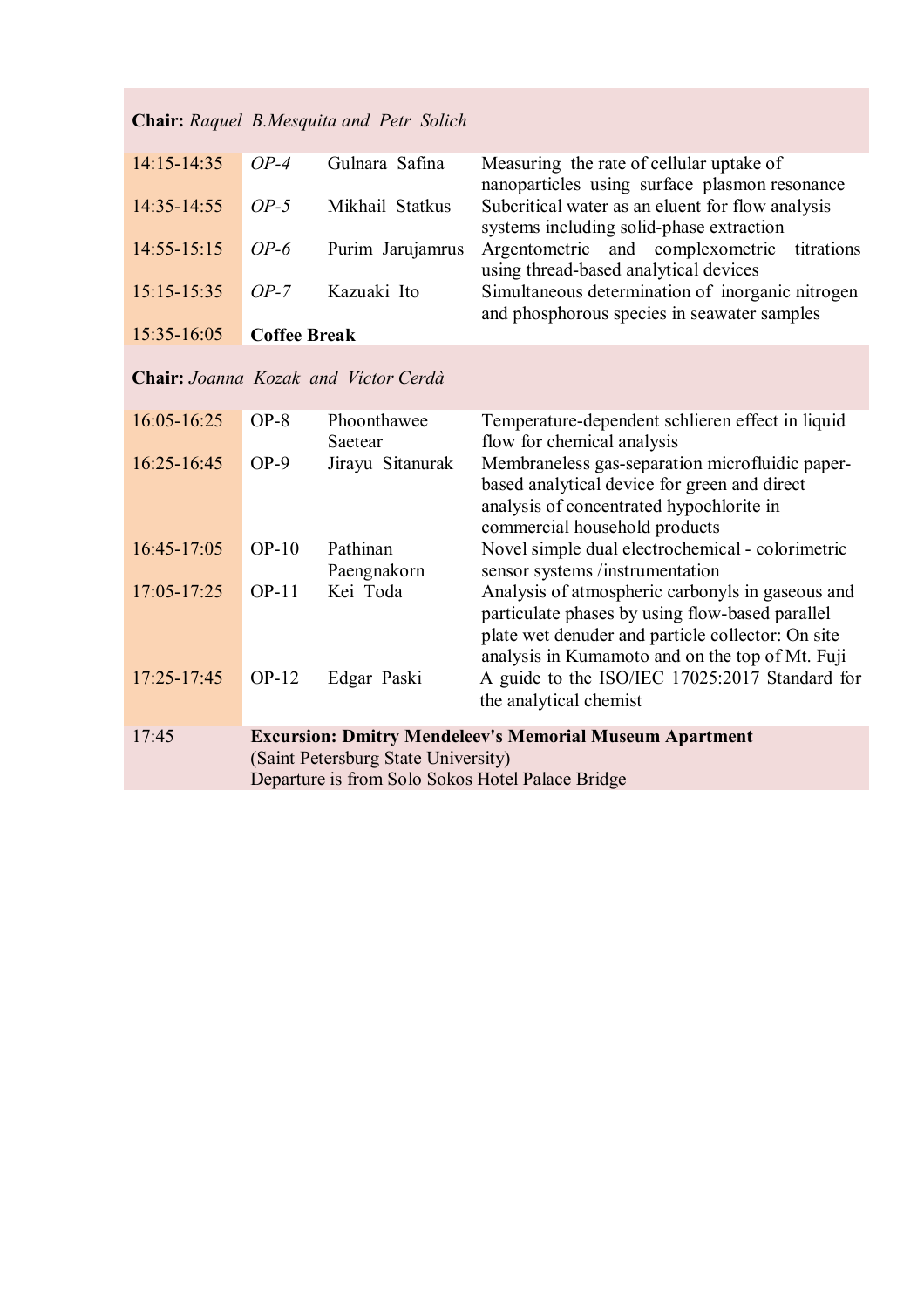# **Tuesday, September 5th**

| <b>Time</b>   |                                                           |
|---------------|-----------------------------------------------------------|
| $09:30-15:00$ | Boat/bus trip (depending on the weather) to Peterhof      |
|               | Departure is from Solo Sokos Hotel Palace Bridge          |
| $15:00-16:30$ | Lunch (Nikolskiy Restaurant, Peterhof)                    |
| 16:30         | Departure from Peterhof to Solo Sokos Hotel Palace Bridge |
| 20:00         | <b>International Scientific Committee meeting</b>         |

|                                |                     | Wednesday, September 6th<br>(Tango Hall)                   |                                                                                                                                                        |
|--------------------------------|---------------------|------------------------------------------------------------|--------------------------------------------------------------------------------------------------------------------------------------------------------|
| <b>Time</b>                    |                     |                                                            |                                                                                                                                                        |
|                                |                     | Chair: Marek Trojanowicz and Petr Chocholouš               |                                                                                                                                                        |
| 08:30-08:55                    | $IL-2$              | Peter C. Hauser                                            | Microfluidic breadboard approach to flow<br>methods                                                                                                    |
| 08:55-09:25<br>09:25-09:55     | $KL-5$<br>$KL-6$    | Petr Solich<br>Toshihiko Imato                             | Role of monoliths in flow analysis<br>Flow-based analysis on a compact disk-<br>microchip with electrogenerated<br>type<br>chemiluminescence detection |
| 09:55-10:25<br>$10:25 - 10:55$ | $KL-7$<br>$KL-8$    | Elias Zagatto<br>Vladimir Kuznetsov                        | Fluidized bed in flow analysis<br>Flow injection analysis as interplay<br>between kinetics and thermodynamics                                          |
| $10:55 - 11:25$                | <b>Coffee Break</b> |                                                            |                                                                                                                                                        |
|                                |                     | Chair: António Rangel and Burkhard Horstkotte              |                                                                                                                                                        |
| $11:25 - 11:45$                | $OP-13$             | Shaorong Liu                                               | Chip-capillary hybrid device for micro-<br>scale flow-injection analysis                                                                               |
| 11:45-12:05                    | $OP-14$             | Kazuhiko Tsukagoshi                                        | Tube radial distribution chromatography<br>developed by combining an open-tubular<br>capillary tube as separation column and<br>commercial HPLC system |
| $12:05 - 12:25$                | $OP-15$             | Fernando Maya                                              | Mixed-matrix<br>disks<br>containing<br>micro/nanomaterials: novel supports for<br>automated solid-phase extraction                                     |
| $12:25 - 12:45$                | $OP-16$             | Stanislawa<br>Koronkiewicz                                 | A novel pulsed xenon<br>flash<br>lamp<br>photoreactor and its potential applications<br>in flow analysis                                               |
| 12:45-13:05                    | $OP-17$             | Rattikan Chantiwas                                         | Sequential injection-liquid microextraction<br>with GC-FID for analysis of short-chain<br>fatty acids in palm oil mill effluent                        |
| $13:05 - 14:05$                |                     | Lunch (Sevilla restaurant, Solo Sokos Hotel Palace Bridge) |                                                                                                                                                        |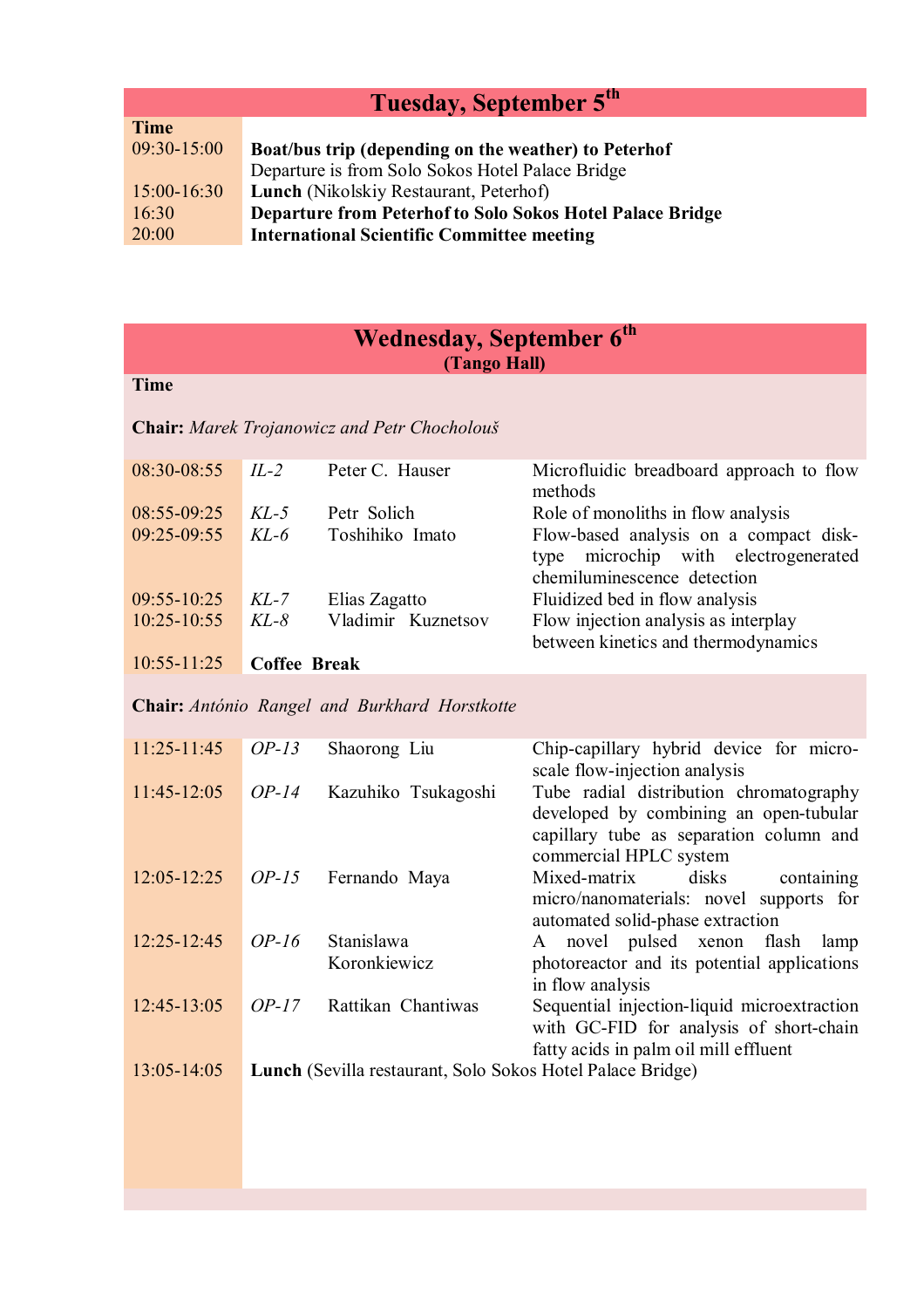| <b>Chair:</b> Manuel Miró and Spas Kolev |                     |                     |                                                                                                                                                            |
|------------------------------------------|---------------------|---------------------|------------------------------------------------------------------------------------------------------------------------------------------------------------|
| 14:05-14:25                              | $OP-18$             | Ilkka Lähdesmäki    | Multivariate analysis for FIA/SIA methods<br>- a practical approach                                                                                        |
| $14:25 - 14:45$                          | $OP-19$             | Chalermpong Saenjum | Flow techniques for the quality control in<br>Miang (Traditional Fermented<br>Tea)<br>production in Northern Thailand: Standard<br>and alternative methods |
| $14:45 - 15:05$                          | $OP-20$             | Joanna Kozak        | Flow-based chromium speciation analysis                                                                                                                    |
| $15:05 - 15:25$                          | $OP-21$             | Raquel B. Mesquita  | Soil/water interface<br>assessment<br>using<br>sequential injection for multiparametric<br>analysis                                                        |
| $15:25 - 15:55$                          | <b>Coffee Break</b> |                     |                                                                                                                                                            |

**Chair:** *Kate Grudpan and Andrey Shishov*

| $15:55 - 16:15$ | $OP-22$ | Inga Markeviciute                                    | Flow-through dialytic sampling and sample              |
|-----------------|---------|------------------------------------------------------|--------------------------------------------------------|
|                 |         |                                                      | hyphenation<br>preparation in<br>to<br>10 <sub>n</sub> |
|                 |         |                                                      | chromatography                                         |
| $16:15 - 16:35$ | $OP-23$ | Norio Teshima                                        | Automated pre-column<br>derivatization                 |
|                 |         |                                                      | HPLC determination of aldehydes and                    |
|                 |         |                                                      | using simultaneous injection<br>acetone                |
|                 |         |                                                      | effective mixing flow analysis                         |
| 16:35-16:55     | $OP-24$ | Waraporn Threeprom                                   | Development of microfluidic spectrometric              |
|                 |         |                                                      | device for arsenic monitoring in water                 |
|                 |         |                                                      | samples                                                |
| $16:55 - 17:15$ | $OP-25$ | Melisa Rodas Ceballos                                | Coupling of MSFIA-LOV system with a                    |
|                 |         |                                                      | homemade liquid scintillation detector for             |
|                 |         |                                                      | radionuclide<br>determination<br>at                    |
|                 |         |                                                      | environmental levels                                   |
| $17:15 - 17:35$ | $OP-26$ | Maliwan                                              | Selective amperometric flow injection                  |
|                 |         | Amatatongchai                                        | analysis for carbofuran based on molecular             |
|                 |         |                                                      | polymer<br>and gold-coated<br>imprinted                |
|                 |         |                                                      | magnetite modified carbon nanotubes-paste              |
|                 |         |                                                      | electrode                                              |
| 18:00           |         | <b>Excursion: Hermitage Museum of St. Petersburg</b> |                                                        |
|                 |         | Departure is from Solo Sokos Hotel Palace Bridge     |                                                        |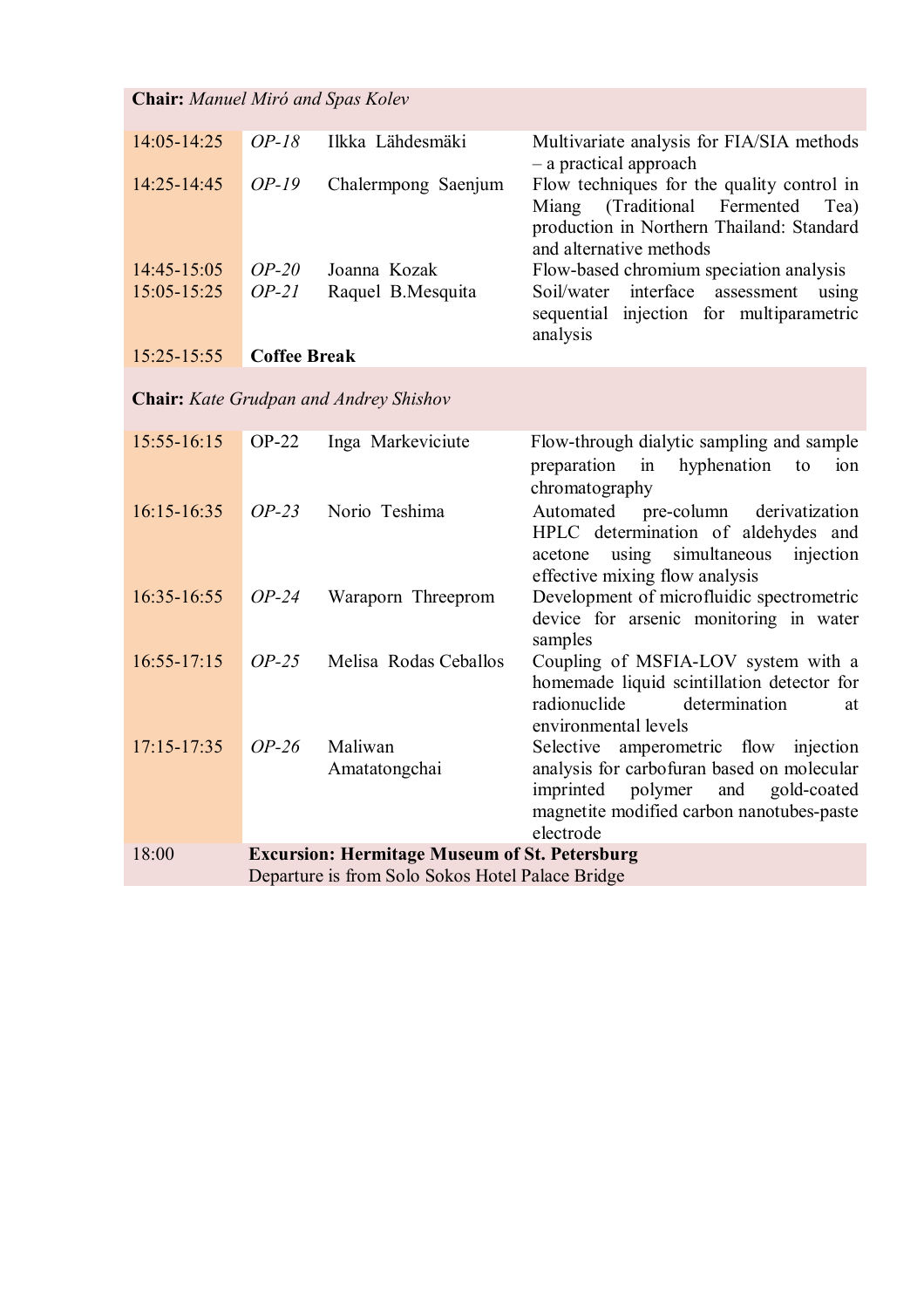### **Thursday, September 7 th (Tango Hall)**

#### **Time**

**Chair:** *José Luis F. Costa Lima and Toshihiko Imato*

| 08:30-08:55     | $IL-3$              | Wolfgang Frenzel                                           | The role of FIA/SIA in solving analytical<br>problems in environmental research: A<br>critical stock-taking                                                                         |
|-----------------|---------------------|------------------------------------------------------------|-------------------------------------------------------------------------------------------------------------------------------------------------------------------------------------|
| 08:55-09:25     | $KL-9$              | Kate Grudpan                                               | Employing<br>modern<br>information<br>flow<br>technology<br>non-flow<br>and<br>in<br>techniques:<br>Modern (Green)<br>chemical                                                      |
| 09:25-09:55     | $KL-10$             | Paweł Kościelniak                                          | analysis<br>On implementation of flow techniques to<br>routine analysis                                                                                                             |
| 09:55-10:25     | $KL-11$             | Spas Kolev                                                 | Application<br>of<br>polymer<br>inclusion<br>membranes and beads in flow analysis                                                                                                   |
| $10:25 - 10:55$ | $KL-12$             | Tatiana Tennikova                                          | Polymer monoliths: past, present<br>and<br>perspectives                                                                                                                             |
| 10:55-11:25     | <b>Coffee Break</b> |                                                            |                                                                                                                                                                                     |
|                 |                     | <b>Chair:</b> Norio Teshima and Jean-Luc Boudenne          |                                                                                                                                                                                     |
| $11:25 - 11:45$ | $OP-27$             | Petr Chocholouš                                            | Various approaches in the on-line solid-<br>phase extraction for trace metals analysis                                                                                              |
| 11:45-12:05     | $OP-28$             | Burkhard Horstkotte                                        | Lab-in-syringe automated of head-space<br>extraction coupled online to FID-GC for<br>of BTEX<br>sensitive<br>determination<br>in<br>surface waters                                  |
| $12:05 - 12:25$ | $OP-29$             | Joana Miranda                                              | Measurement of iron (III) in waters by<br>microsequential<br>injection solid<br>phase<br>spectrometry using an hexadentate 3-<br>hydroxy4-pyridinone chelator as a color<br>reagent |
| 12:25-12:45     | $OP-30$             | Lawrence Nugbienyo                                         | Determination of acetylator phenotypes in<br>determination<br><b>SWIA</b><br>of<br>humans.                                                                                          |
| 12:45-13:05     | OP-31               | Ryoichi Ishimatsu                                          | procainamide in urine and saliva<br>Probing radical anion of pyrene with<br>electrogenerated chemiluminescence                                                                      |
| 13:05-14:05     |                     | Lunch (Sevilla restaurant, Solo Sokos Hotel Palace Bridge) |                                                                                                                                                                                     |

**Chair:** *Fernando Maya and Gulnara Safina*

| $14:05-14:10$ $LT-1$ | Marcel Alaboud | An automated magnetic dispersive solid |
|----------------------|----------------|----------------------------------------|
|                      |                | phase microextraction in a fluidized   |
|                      |                | reactor for the determination of       |
|                      |                | fluoroquinolone antimicrobial drugs in |
|                      |                | baby food samples                      |
|                      |                |                                        |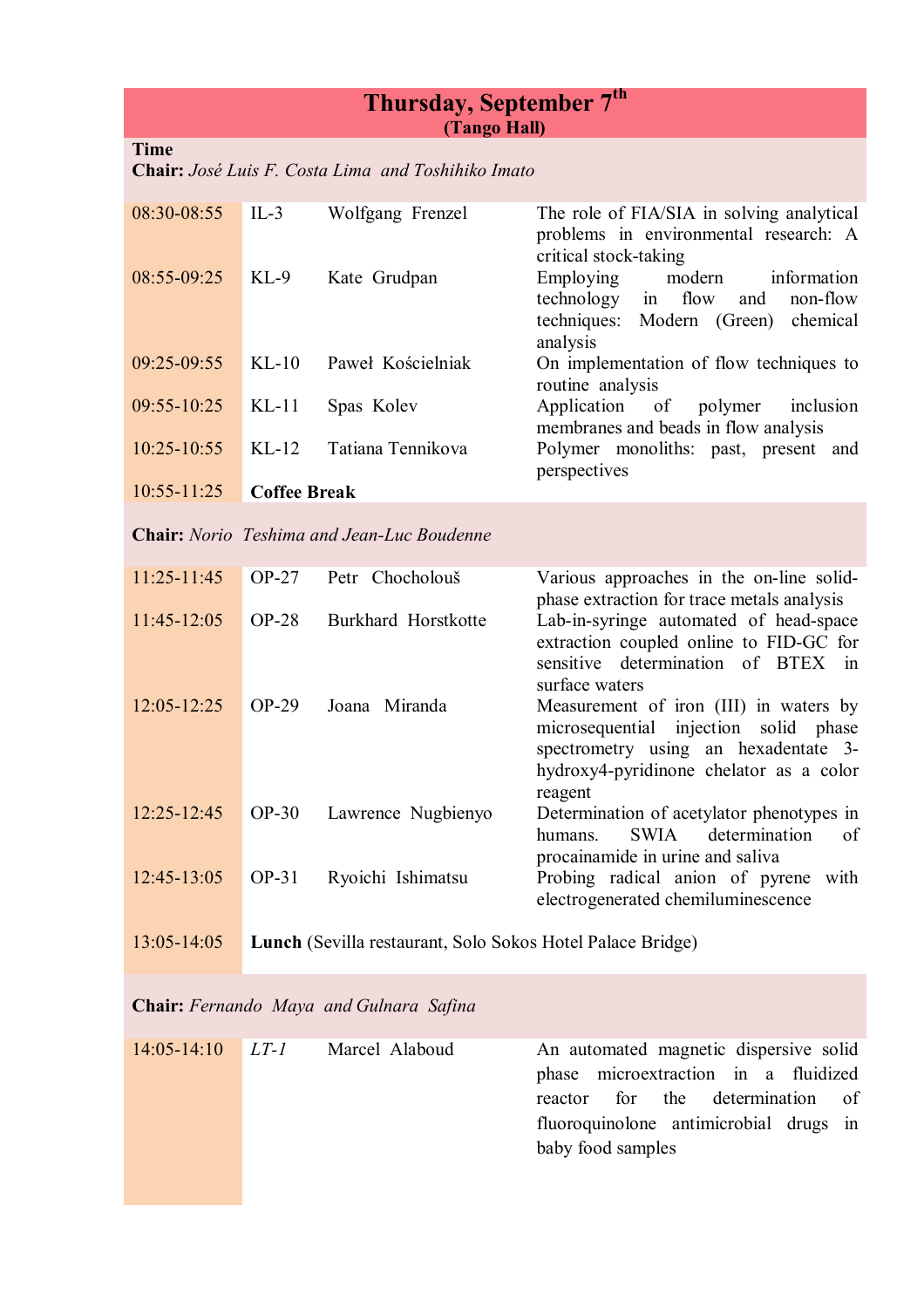| $14:10-14:15$   | $LT-2$              | Hana Sklenarova                                     | Automation of luciferase determination in<br>sequential injection system<br>with<br>a<br>chemiluminescence<br>detection<br>for<br>cytotoxicity testing                    |
|-----------------|---------------------|-----------------------------------------------------|---------------------------------------------------------------------------------------------------------------------------------------------------------------------------|
| $14:15 - 14:20$ | $LT-3$              | Elodie Mattio                                       | 3D printed lab-on-valve for lead and<br>cadmium quantification in water                                                                                                   |
| 14:20-14:25     | $LT-4$              | Ana Machado                                         | Development of a noninvasive technique<br>for monitoring glucose levels in saliva by<br>sequential injection determination                                                |
| $14:25 - 14:30$ | $LT-5$              | Daria Kanashina                                     | A novel microextraction technique<br>for<br><b>HPLC-MS/MS</b><br>determination<br>of<br>insecticides in beverages                                                         |
| 14:35-14:40     | $LT-6$              | Kanokwan Kiwfo                                      | Novel simple flow set-ups/Procedures for<br>kinetic study                                                                                                                 |
| 14:40-14:45     | $LT-7$              | Daria Nechaeva                                      | Voltammetric determination of hydrogen<br>sulfide in marine fuel using paper-based<br>microfluidic devices                                                                |
| 14:45-14:50     | $LT-8$              | Yuliia Miekh                                        | Simultaneous kinetic spectrophotometric<br>sequential injection determination of two<br>reducing<br>agents with 18-molybdo-2-                                             |
| 14:50-14:55     | $LT-9$              | Vera Somova                                         | phosphate heteropoly complex<br>New variant of hydrophilic interaction<br>liquid chromatography for determining<br>highly polar drugs in body fluid                       |
| 14:55-15:00     | $LT-10$             | Joonchul Shin                                       | Forensic profiling device (FPD): Real-<br>time estimation of postmortem interval<br>(PMI) from bacteria analysis with<br>smartphone-based electrochemical<br>immunosensor |
| 15:00-15:30     | <b>Coffee Break</b> |                                                     |                                                                                                                                                                           |
| 15:30-17:30     |                     | <b>Poster Session/Lightning Talk poster session</b> |                                                                                                                                                                           |
| 19:00           |                     | Bus transfer is from Solo Sokos Hotel Palace Bridge | Gala Dinner (Palace of Prince Alexander Bezborodko). «The first ball of<br>Natasha Rostova» based on the novel "War and Peace" by Leo Tolstoy.                            |
| 23:30           |                     | <b>Hotel Palace Bridge</b>                          | <b>Bus transfer</b> from Palace of Prince Alexander Bezborodko to Solo Sokos                                                                                              |
| 00:40           | <b>Bridge</b>       |                                                     | St. Petersburg Drawbridge Show. Departure is from Solo Sokos Hotel Palace                                                                                                 |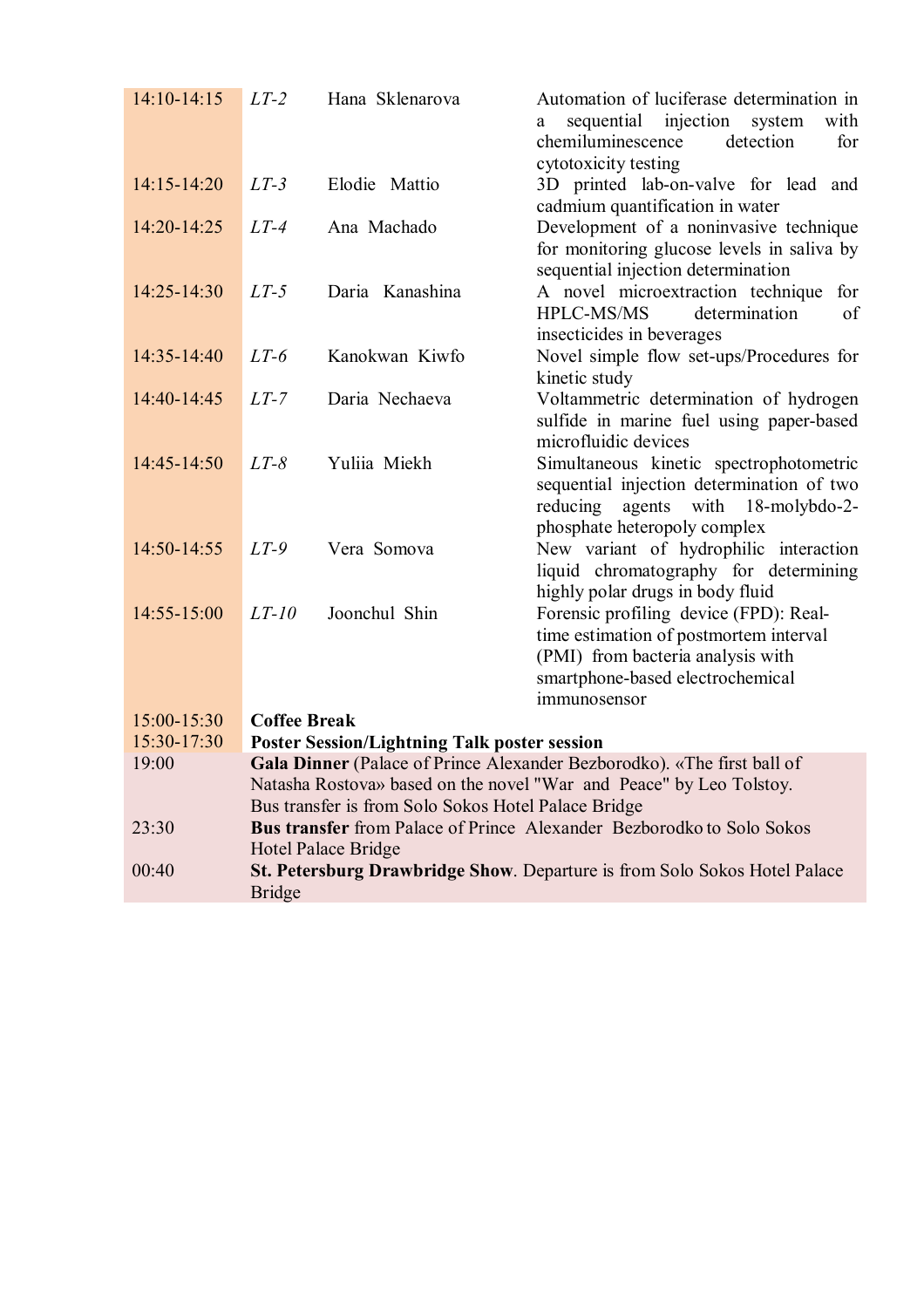| Friday, September 8th |  |
|-----------------------|--|
| (Tango Hall)          |  |

| <b>Time</b>                                        |                         |                     |                                                                                                                               |
|----------------------------------------------------|-------------------------|---------------------|-------------------------------------------------------------------------------------------------------------------------------|
| <b>Chair:</b> Peter C. Hauser and Marcin Wieczorek |                         |                     |                                                                                                                               |
| $09:30-09:55$                                      | $IL-4$                  | Dmitry Kirsanov     | The use of chemometrics in flow-injection<br>analysis                                                                         |
| $09:55 - 10:25$                                    | $KL-13$                 | Duangjai Nacapricha | Lab on paper: effective and low-cost way<br>to do microfluidic analysis                                                       |
| 10:25-10:45                                        | $OP-32$                 | Justyna Paluch      | Sequential injection system with in-line<br>solid phase mini-column extraction for<br>zinc and copper determination           |
| $10:45 - 11:05$                                    | $OP-33$                 | Hyo-Il Jung         | A fully automated photo-thermal system<br>for diagnosis of diabetes mellitus by<br>capturing the sialic acid expressed on the |
| $11:05 - 11:25$                                    | $OP-34$                 | Wasin Wongwilai     | erythrocyte membranes<br>Cost effective alternative precision<br>agriculture: Chiang Mai Model                                |
| 11.25                                              | <b>Closing ceremony</b> |                     |                                                                                                                               |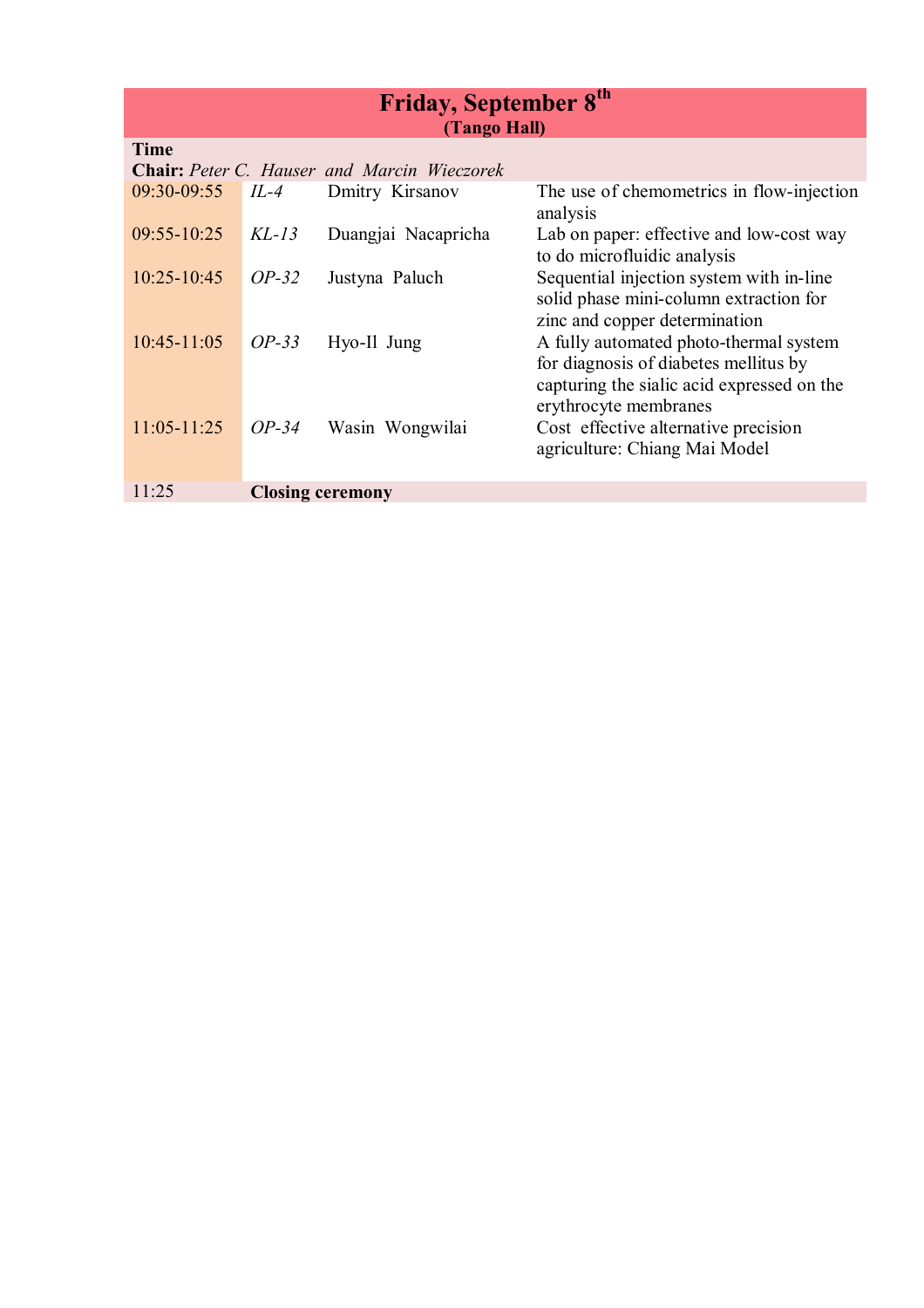#### **Poster Presentations, Thursday, September 7th 15:30-17:30**

**P-1** Andrey Shishov, Vasil Andruch, Andrey Bulatov, Rodolfo G. Wuilloud «Application of the ionic liquid in automated systems»

**P-2** Andrey Shishov, Ivan Sviridov, Irina Timofeeva, Natalia Chibisova, Leonid Moskvin, Andrey Bulatov «An effervescence tablet-assisted switchable solvent-based microextraction: On-site preconcentration of steroid hormones in water samples followed by HPLC-UV determination»

**P-3** Aleksei Pochivalov, Irina Timofeeva, Christina Vakh, Andrey Bulatov «Switchable hydrophilicity solvent membrane-based microextraction for HPLC determination of fluoroquinolones in shrimps»

**P-4** Autchara Paukpol, Jaroon Jakmunee «Automatic sequential injection greener anodic stripping voltammetry with monosegmented flow for simultaneous determination of cadmium and lead in soil samples»

**P-5** Bülent Ergun, Murat Soyseven, Rüstem Kecili and Göksel Arli «Development of HPLC-DAD and HPLC-ELSD-based analytical methods for the analysis of fluconazole in real samples»

**P-6** Carlos Calderilla, Fernando Maya, Luz O. Leal, Víctor Cerdá «3D printed extraction device with integrated features for the automated determination of chromium (VI)»

**P-7** Carlos Calderilla, Fernando Maya, Luz O. Leal, Víctor Cerdá «3D printed integrated device for disk-based automated solid-phase extraction»

**P-8** Chikako Cheong, Yuji Fujitani, Hiroyuki Hagino, Yasuhito Igarashi, Mizuo Kajino, Masaki Ohata «Development of automated flow system for measuring oxidative potential of PM2.5»

**P-9** Dalibor Šatínský, Petr Chocholouš, Ivana Jíchová, Petr Solich «Sequential injection hydrophilic interaction chromatography in SIC system – a new approach for determination of resveratrol and polydatin»

**P-10** Dalibor Šatínskýa, Jiří Chvojka, Slavomíra Zatrochová, Ivona Lhotská, Martina Parmová «Nanofiber polymers as a novel sorbents for coated stir bar soptive extraction»

**P-11** Daria Polikarpova, Daria Dzema, Liudmila Kartsova «Application of strong basic nanosized anionite for the capillary electrophoresis separation and on-line concentration of inorganic anions and organic acids»

**P-12** Göksel Arli, Murat Soyseven, Rüstem Kecili «HPLC analysis of rosuvastatin calcium in drug tables»

**P-13** Hayato Araki, Hiroya Murakami, Yuta Miki, Ruri Horiba, Bunji Uno, Yukihiro Esaka, Norio Teshima «Development of highly sensitive quantitative method of acetaldehyde-DNA adducts by LC-ESI-MS/MS»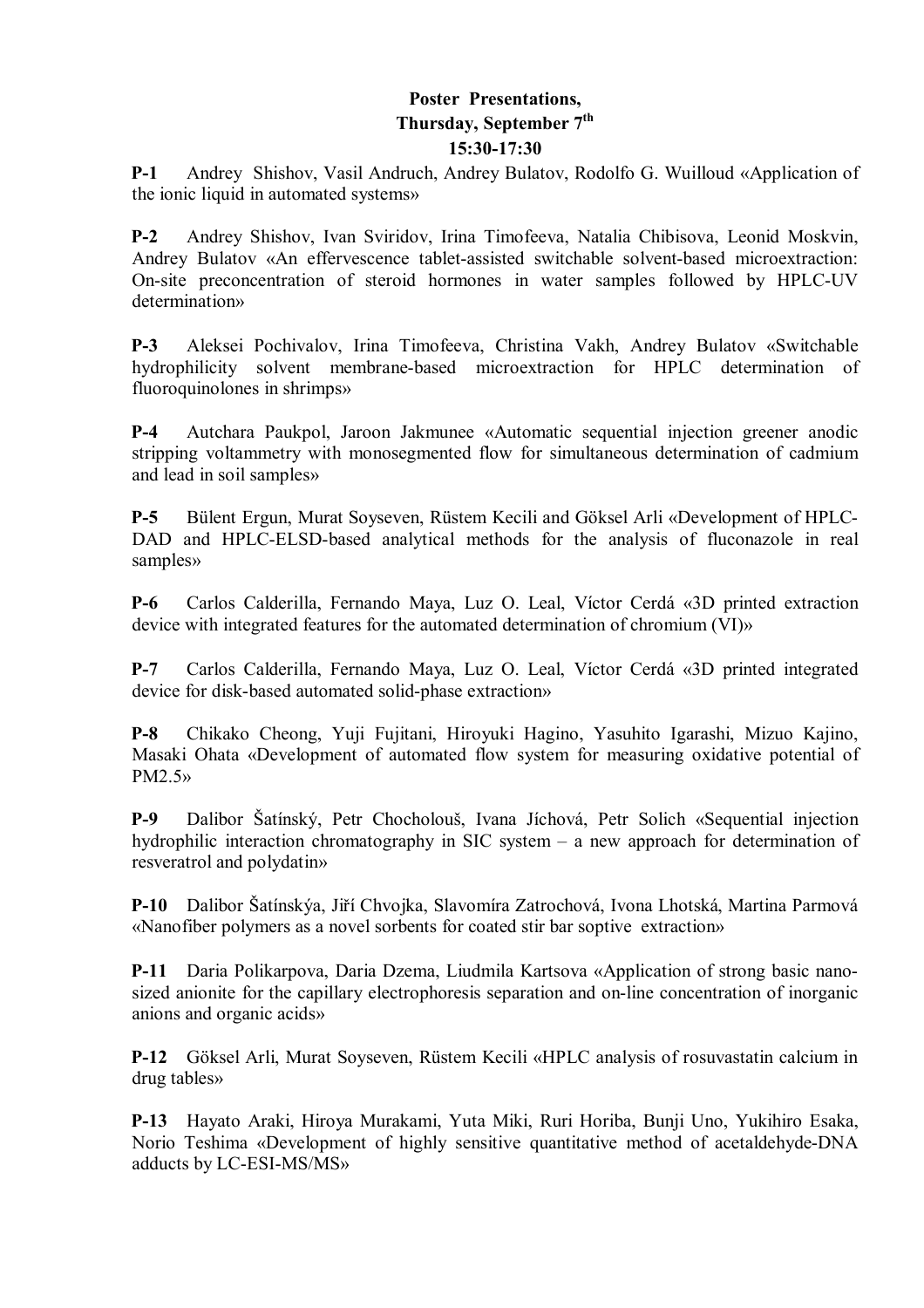**P-14** Hiroaki Matsuura, Ayane Uchino, Shura Sakamoto, Shunichi Uchiyama «Amperometric measurement of hydrogen peroxide using nitrogen-decorated carbon fiber electrodes fabricated by stepwise electrolysis»

**P-15** Hiroya Murakami, Hayato Araki, Yuta Miki, Bunji Uno, Yukihiro Esaka, Norio Teshima «Development of HILIC-ESI-MS/MS method for DNA adductomics»

**P-16** Ivana Šrámková, Laura Carbonell Rozas, Burkhard Horstkotte, Veronika Jirsíková, Hana Sklenářová, Dalibor Šatínský «Nanofibres as a novel sorbent for SPE in sequential injection system»

**P-17** Joanna Kozak, Justyna Paluch, Marta Konieczna, Marcin Wieczorek, Paweł Kościelniak «Flow titration based on titrant dilution factor»

**P-18** Jantima Upan, Philippe Banet, Pierre-Henri Aubert, Kontad Ounnunkad, Jaroon Jakmunee «Sequential injection-differential pulse voltammetric immunosensor for hepatitis B surface antigen using silver nanoparticles as electrochemical probe on the modified screen printed electrode»

**P-19** Jong-Il Rhee, Budi Wibowotomo, Jong-Bang Eun «Optimization of the sequential injection analysis system for determination of a non-nutritive sweetener, saccharin»

**P-20** Kateřina Fikarová, Burkhard Horstkotte, Hana Sklenářová, Petr Solich «Automated continuous in-syringe dispersive liquid-liquid extraction and back-extraction for the determination of nitrophenols in environmental samples»

**P-21** Keisuke Nakakubo, Zhu JunFeng, Hiroaki Nomada, Kinichi Morita, Hiroaki Yoshioka and Yuji Oki «3D-Printed lens molds by gallium surface control for on-demand fabrication of optical sensing system»

**P-22** Kinichi Morita, Kazuhira Sakamoto, Dulal Chandra Kabiraz, Masashi Takahashi, Toshikazu Kawaguchi «Automated immunosensor system for real sample analysis»

**P-23** Kitti Phojuang, Wasin Wongwilai, Kate Grudpan «Internet of Things (IoT) bridging chemical analysis for agriculture: Experiences in Chiang Mai»

**P-24** Anastasia Kravchenko, Ekaterina Kolobova, Liudmila Kartsova, Elena Bessonova «Determination of biogenic amines in urine sample using ionic liquids covalent coated quartz capillaries by capillary electrophoresis»

**P-25** Kseniia Cherkashina, Aleksei Pochivalov, Christina Vakh «A fully automated cloud point microextraction approach using octylamine for the separation and preconcentration of tetracyclines in honey»

**P-26** Lucie Zelená, Jakub Fibigr, Lucie Hyršová, Burkhard Horstkotte, Manuel Miró, Hana Sklenářová «3D-printed Franz diffusion cell – another approach in automation of permeation studies using sequential injection analysis»

**P-27** Marcin Wieczorek, Karolina Starzec, Maria Madej, Paweł Knihnicki, Jolanta Kochana, Paweł Kościelniak «Flow manifold for chemical H-point standard addition method implemented to electrochemical analysis based on the electrostriction phenomenon»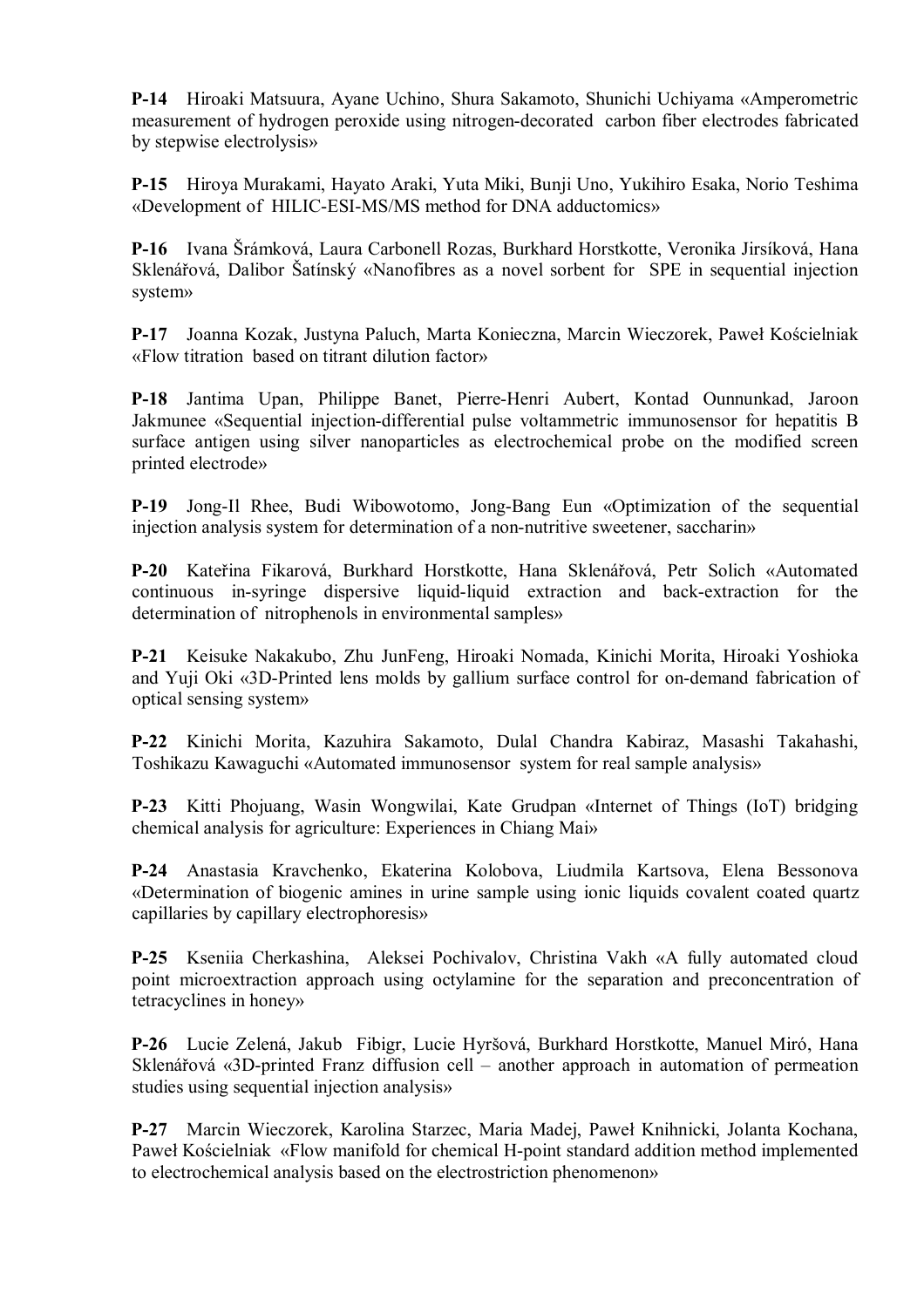**P-28** Murat Soyseven, Rüstem Kecili, Göksel Arli «Analysis of sertraline hydrochloride using RP-HPLC-DAD and HPLC-ELSD systems»

**P-29** Nadia Ollivier, Elodie Mattio, Bruno Coulomb, Damien Bonne, Fabien Robert-Peillard, Jean-Luc Boudenne «Modified 3D-printed device for mercury determination in waters»

**P-30** Rana Chehab, Bruno Coulomb, Fabien Robert-Peillard, Jean-Luc Boudenne «Multisyringe chromatography system for the on-line analysis of inorganic chloramines»

**P-31** Natalia Volodina, Andrey Shishov, Andrey Bulatov «On-line in-syringe deep eutectic solvents extraction coupled with HPLC-UV for the determination of caffeine in drinks»

**P-32** Prakit Chuntib, Kontad Ounnunkad, Jaroon Jakmunee, Philippe Banet, Pierre-Henri Aubert «Development of flow based sandwich-type electrochemical immunosensor for Prostate Specific Antigen (PSA) assay»

**P-33** Prapin Wilairat, Waleed Alahmad, Thanakorn Pluangklang, Thitirat Mantim, Victor Cerda, Nuanlaor Ratanawimarnwong, Duangjai Nacapricha **«**Determination of dissolved ammonia and sulfidewith on-line membraneless vaporization coupled with contactless conductivity detection»

**P-34** Raquel B. R. Mesquita, Tânia C. F. Ribas, Charles Croft, M. Ines G.S. Almeida, Spas D. Kolev, António O. S. S. Rangel «Polymer inclusion membranes (PIMs) as an alternative solid phase extraction (SPE) material: Comparison studies between batch and flow procedure»

**P-35** Rüstem Kecili, Murat Soyseven, Göksel Arli «Determination of benzocaine in pharmaceutical compounds using RP-HPLC-DAD and HPLC-ELSD systems»

**P-36** Ryoichi Ishimatsu, Kinichi Morita, Yuji Oki, Toshihiko Imato «Applications of a portable UV-Vis spectrometer for enzymatic reactions»

**P-37** S. O. Baban, K. A. Saleem «Flow injection spectrophotometric system for determination of Metronidazole by 2,4-(DHB) as a reagent using degasing and temperature controlling system»

**P-38** Svetlana Soloveva, Liudmila Kartsova, Elena Bessonova «HPLC/MS determination of anti-TB drugs and their metabolites in human plasma for optimization therapeutic treatment of tuberculosis»

**P-39** Sofya Lebedinets, Aleksei Pochivalov, Christina Vakh «Determination of meropenem in biological fluids»

**P-40** Susana S. M. P. Vidigal, Francisco M. Campos, António O. S. S. Rangel «Determination of the thermodynamic binding constants of hydroxycinnamic acids with BSA using a flow-based approach with fluorimetric detection»

**P-41** Tsutomu Nagaoka, Hiroshi Shiigi, Yojiro Yamamoto «Metal coating on plastic/inorganic device surface by metal nanoparticle plating technique»

**P-42** T. Suekane, S. Motomizu, T. Kaneta, L.N. Moskvin and J. Simon «Computer-controlled mobile chemical analysis (CC-MCA) for air pollutants by coupling collection/enrichment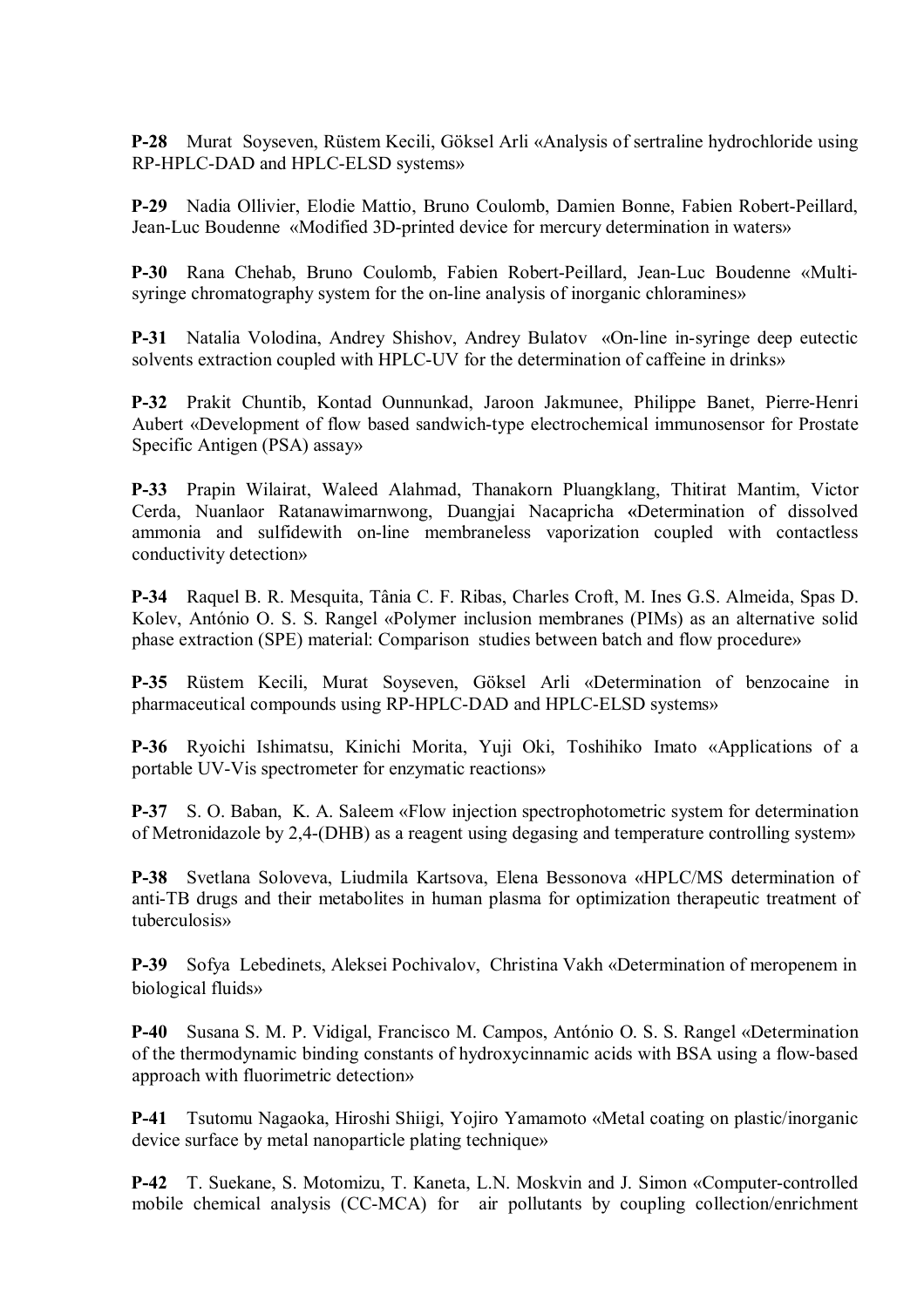techniques»

**P-43** T. Alexandra Ferreira, Jose A. Rodriguez, Carlos A. Galán-Vidal, Enrique Barrado «Online determination of Cr (VI) by adsorptive cathodic stripping voltammetry on a immobilized magnetic poly(ionic liquid) modified electrode»

**P-44** Takuya Aoyanagi, Yuta Miki, Hiroya Murakami, Yoshinori Inoue, Norio Teshima «Comprehensive research on solid phase extraction adsorbent for hydrophilic compounds»

**P-45** Tu Yifeng «The development of FIA based electrochemiluminescent analysis»

**P-46** Naho Watanabe, Sae Iwata, Masaki Kounoura, Yuta Nakashima, Hiroyuki Ohashi, Kinichi Morita, Yuji Oki, Satoru Kuhara, Kosuke Tashiro «Evaluation on the effect of titanium substrate surface irradiated with vacuum ultraviolet light on cultivation of fibroblast and its difference»

**P-47** Malyn Ungsurungsie, Kate Grudpan, Chalermpong Saenjum «HPLC investigation of anthocyanin in purple rice bran and potential use in cosmeceutical products»

**P-48** Tinakorn Kanyanee, Kanchuma Ngamakarn, Narongporn Pungwiwat, Sunanta Wangkarn, Kate Grudpan «Moving drop manipulation for capillary electrophoresis injection with contactless conductivity detector for some ions analysis»

**P-49** Wanpen Khongpet, Somchai Lapanantnoppakhun, Chanida Puangpila, Jaroon Jakmunee «Development of hydrodynamic sequential Injection system for determination of phosphate»

**P-50** Zhu Jun Feng, Keisuke Nakakubo, Hirokazu Higuchi, Kinichi Morita, Hiroaki Yoshioka and Yuji Oki «Simple and cheap spectroscopy system specified for 260/280 nm using silicone optical technology»

**P-51** Alba González, Sabrina Clavijo, Víctor Cerdà «SIA-LOV system coupled to large volume injection-programmable temperature vaporization-gas chromatography for the fully automated determination of estrogenic compounds»

**P-52** Gabriela Chango, Edwin Palacio, Víctor Cerdà «Potentiometric chip-multipumping flow system for simultaneous determination of fluoride, chloride, pH and redox potential in water samples»

**P-53** Donagi Esparza, Marina Villar, Luz O. Leal, Víctor Cerdà, Laura Ferrer «Extraction and preconcentration of radioiodine throughout a MSFIA-LOV system previous liquid scintillation counter detection»

**P-54** Rogelio Rodríguez-Maese, Luz O. Leal, Laura Ferrer, Víctor Cerdà «Multicommutated flow system for automatic solid phase extraction of cadmium from tobacco samples previous ICP-MS detection»

**P-55** Mohamad Subhi Sammani, Sabrina Clavijo, Víctor Cerdà «High performance liquid chromatographic method for simultaneous determination of four flavanols in different food supplements and pharmaceutical formulations»

**P-56** Inga Markeviciute, Wolfgang Frenzel «Evaluation of flow-through dialysis probes for sampling and sample preparation of complex samples: hyphenation to flow analysis and ion chromatography